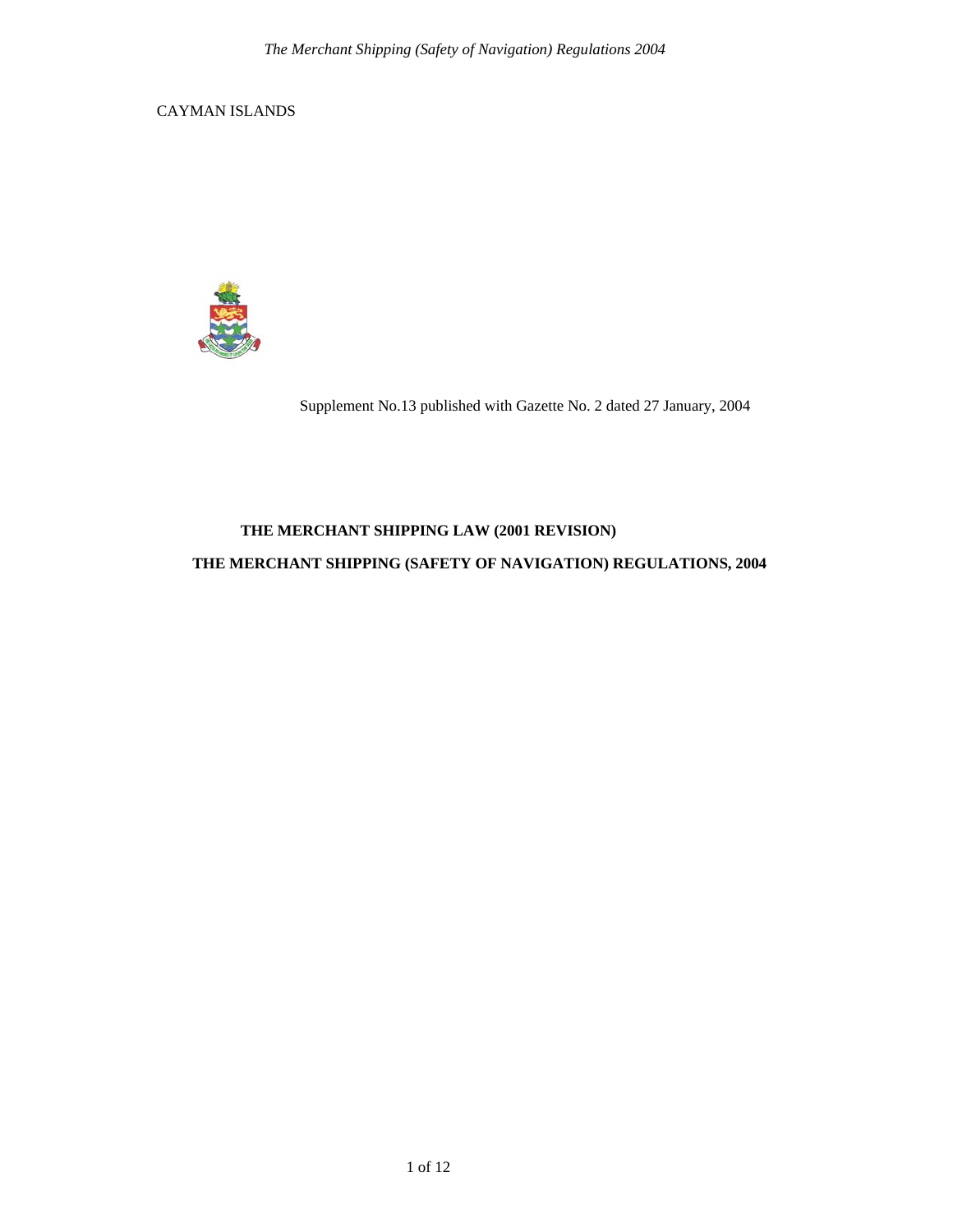# **ARRANGEMENT OF REGULATIONS**

## **[PART I-](#page-2-0)Preliminary**

- <span id="page-1-0"></span>1. [Citation](#page-2-1)
- 2. [Interpretation](#page-2-2)
- 3. [Application](#page-2-3)
- 4. [Safety of navigation requirements](#page-3-0)
- 5. [Supplementary provisions on safety of navigation requirements](#page-4-0)
- 6. [Exemptions and allowance for equivalents](#page-4-1)
- 7. [Restrictions on the granting of exemptions](#page-4-2)
- 8. [Approvals](#page-5-0)
- 9. [Offences and penalties](#page-5-1)
- 10. [Detention](#page-5-2)

# **[SCHEDULES](#page-6-0)**

[First Schedule](#page-6-0) - Suplementary Provisions

[Regulation 7](#page-6-1) [Regulation 10](#page-6-2) [Regulation 11](#page-7-0) [Regulation 21](#page-7-1) [Regulation 23](#page-7-2) [Regulation 24 and 26](#page-7-3) [Regulation 30](#page-8-0) [Regulation 31](#page-8-1) [Regulation 33](#page-8-2)

[Second Schedule](#page-9-0) – Offences and Penalties

[Offences and Penalties](#page-9-1) **[Defences](#page-11-0)**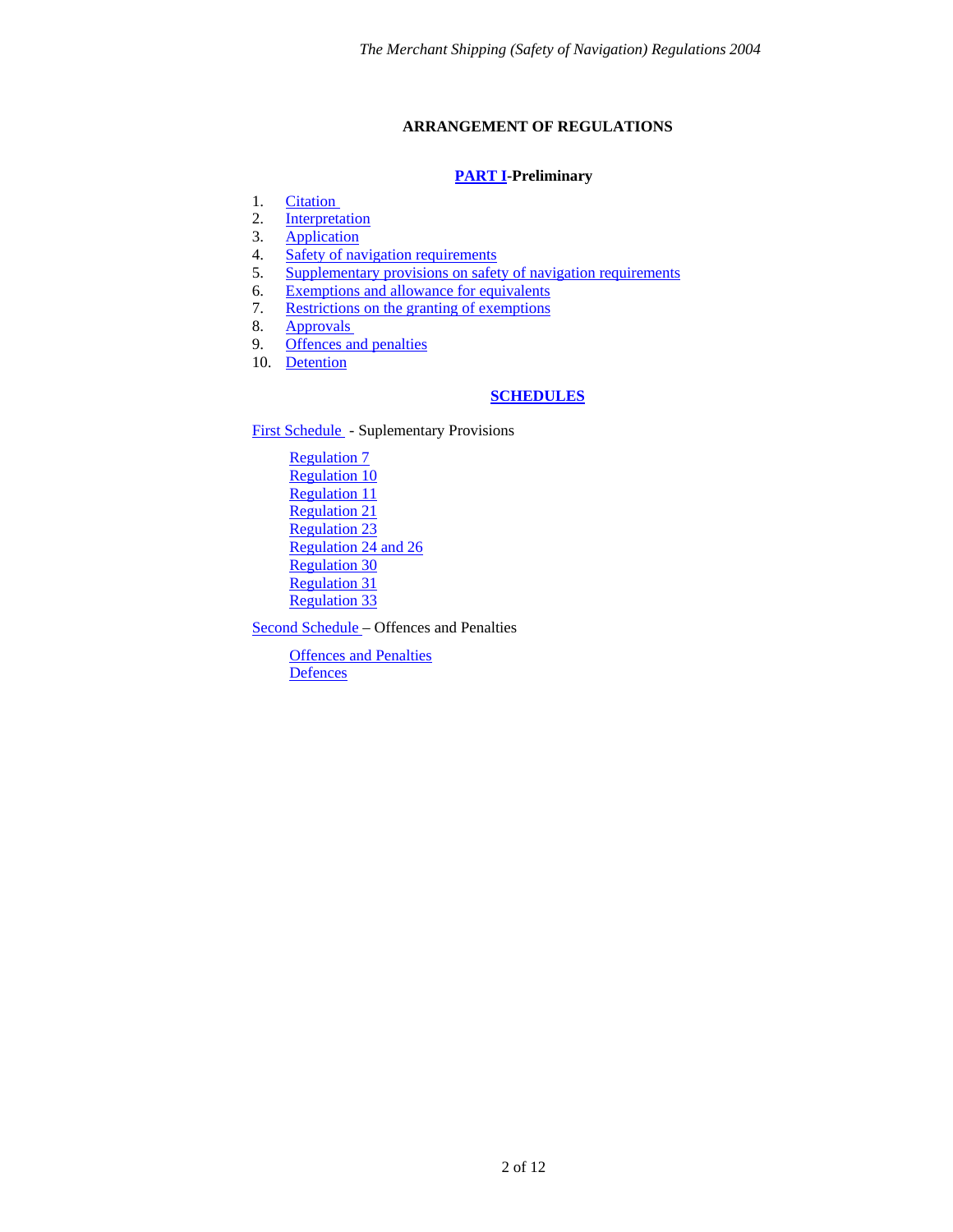### **THE MERCHANT SHIPPING LAW (2001 REVISION)**

### **THE MERCHANT SHIPPING (SAFETY OF NAVIGATION) REGULATIONS, 2004**

<span id="page-2-3"></span>The Governor in exercise of the powers conferred on him by sections 174(1) and 459 of the Merchant Shipping Law (2001 Revision) makes the following Regulations:

### **PART I-Preliminary**

<span id="page-2-1"></span><span id="page-2-0"></span>1. These Regulations may be cited as the Merchant Shipping (Safety of Navigation) Regulations, 2004. Citation

<span id="page-2-2"></span>Interpretation 2. (1) In these Regulations unless the context otherwise requires-

"Chapter V" means Chapter V of the Annex to the Safety Convention;

"Contracting Government" means the Government of a State which has consented to be bound by the Safety Convention;

"High Speed Craft Code" means the International Code of Safety for High-Speed Craft adopted by the Maritime Safety Committee of the IMO by Resolution MSC.36(63), as may be amended from time to time by the IMO;

"Law" means the Merchant Shipping Law (2001 Revision) as amended;

"length" in relation to a registered ship means registered length, and in relation to an unregistered ship means the length from the fore part of the stem to the aft side of the head of the stern post or, if no stern post is fitted to take the rudder, to the fore side of the rudder stock at the point where the rudder passes out of the hull;

"new ship" means a ship the keel of which is laid or which is at a similar stage of construction on or after 1st July 1998;

"sea" means any navigable waters that are not internal waters as that term is defined in UNCLOS, and "seagoing" shall be construed accordingly; and

"UNCLOS" means United Nations Convention on the Law of the Sea, 1982.

(2) For the purposes of these Regulations, ships shall be arranged in Classes as set out in the Merchant Shipping (Classes of Ships) Regulations, 2002.

(3) A rigidly constructed composite unit of a pushing vessel and associated pushed vessel, when designed as a dedicated and integrated tug and barge combination, shall be regarded as a single ships for the purposes of these Regulations.

(4) Where a ship is managed by a person other than the owner (whether on behalf of the owner, of some other person or on his own behalf), a reference in these Regulations to the owner shall be construed as including a reference to that person.

(5) Where, by virtue of regulation 4 of these Regulations, a regulation of Chapter V applies to a hovercraft, a reference to a "ship" or "master" in that regulation of Chapter V shall be construed as including a reference to a "hovercraft" or "captain" respectively.

3. (1) Subject to this regulation and to Chapter V, these Regulations apply to all Cayman Islands ships wherever then may be and to all other ships while they are within Cayman Islands waters.

(2) These Regulations do not apply to:

(a) warships and naval auxiliaries;

(b) ships, other than Cayman Islands ships, which are owned or operated by a Contracting Government and used only on government non-commercial service; or

Application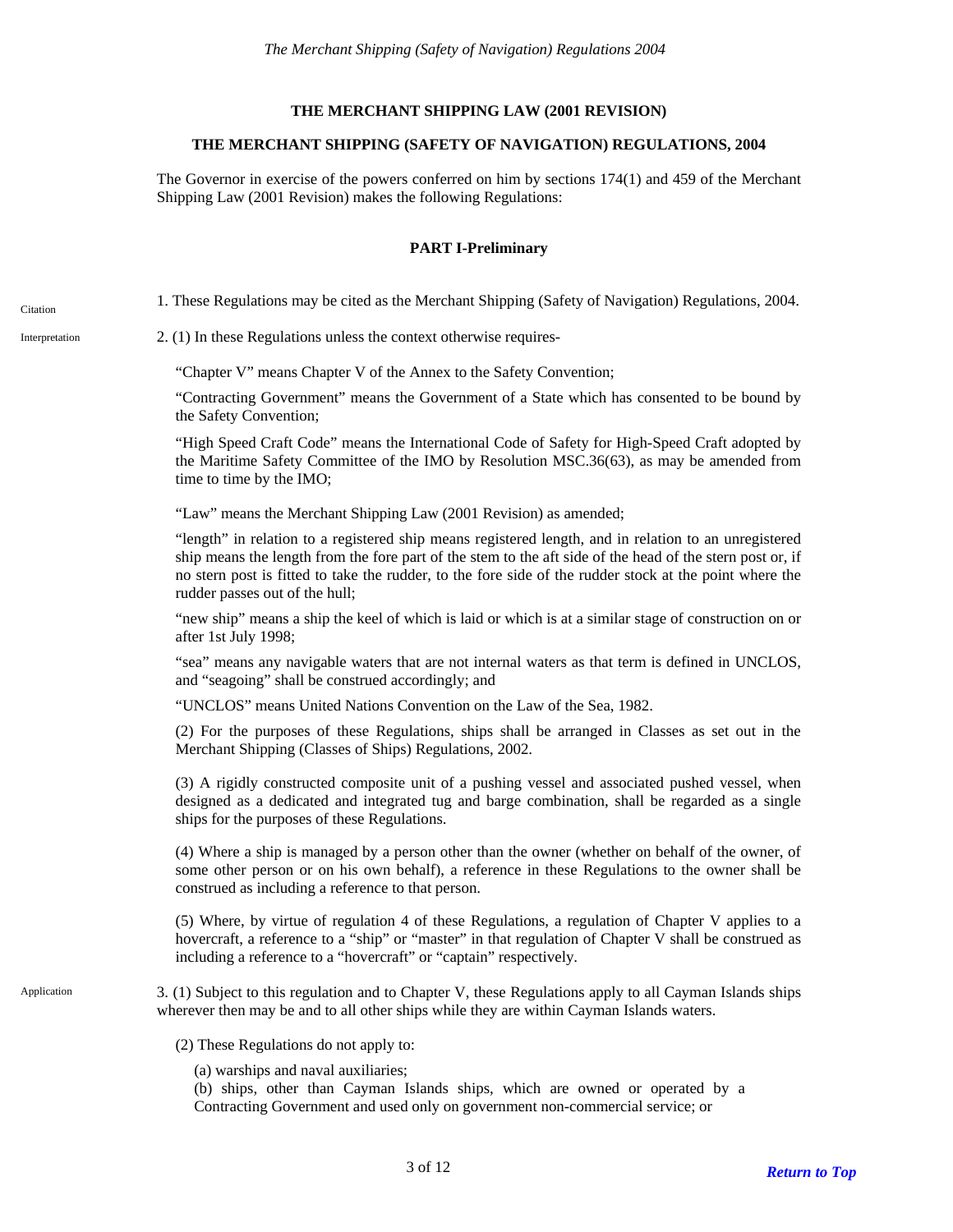(c) ships navigating solely the Great Lakes of North America and their connecting and tributary waters as far east as the lower exit of the St. Lambert Lock at Montreal in the Province of Quebec, Canada.

(3) In their operation on regulations 19 and 20 of Chapter V, paragraphs 1 to 3 and 7 and 8 of regulation 18 of Chapter V do not apply in relation to ships below 150 gross tonnage engaged on any voyage.

(4) Regulation 19 of Chapter V does not apply to:

(a) Cayman Islands ships which are neither passenger ships nor sea-going;

(b) fishing vessels; or

(c) high-speed craft to which the provisions of the High-Speed Craft Code or any regulations relating to high-speed craft made under the Law, apply.

(5) Paragraphs 2.1.1 to 2.1.6 and 2.1.8 and 2.1.9 of regulation 19 of Chapter V do not apply to pleasure vessels below 150 gross tonnage engaged on any voyage.

(6) Paragraph 2.4 of regulation 19 of Chapter V does not apply to Cayman Islands passenger ships which:

(a) are not sea-going; or

(b) are below 300 gross tonnage and not engaged on international voyages.

(7) Regulations 22 and 34 of Chapter V apply in addition to hovercraft registered in the Islands, wherever they may be, and to hovercraft while they are within Cayman Islands waters.

(8) Regulations 23 of Chapter V does not apply to:

- (a) ships below 150 gross tonnage engaged on any voyage;
- (b) ships below 500 gross tonnage not engaged on international voyages; or
- (c) fishing vessels,

unless they are engaged on a voyage during the course of which a pilot is likely to be employed.

(9) Regulations 24 to 26 of Chapter V do not apply to ships other than sea-going ships.

4. (1) Subject to paragraphs (3) and (4), a ship to which these Regulations apply shall comply with such of the requirements referred to in paragraph (2) as apply in relation to a ship of its description.

(2) The requirements are those referred to in the following provisions of Chapter V:

paragraph 3 of regulation 7; paragraph 7 of regulation 10; paragraph 7 of regulation 11; paragraphs 2 and 3 of regulation 17; paragraphs 1 to 3 and 7 and 8 of regulation 18; regulation 19; paragraph 1 of regulation 20; regulations 21 to 30; paragraphs 1 and 4 of regulation 31; paragraphs 1, 2, 4 and 5 of regulation 32; paragraphs 1 and 2 of regulation 33; and regulation 34.

(3) A ship to which these Regulations apply shall comply with such of the requirements as apply in relation to a ship of its description.

(4) The requirements referred to in paragraph (3) include alternative or additional requirements which relate to amendments from time to time of Chapter V.

<span id="page-3-0"></span>Safety of navigation requirements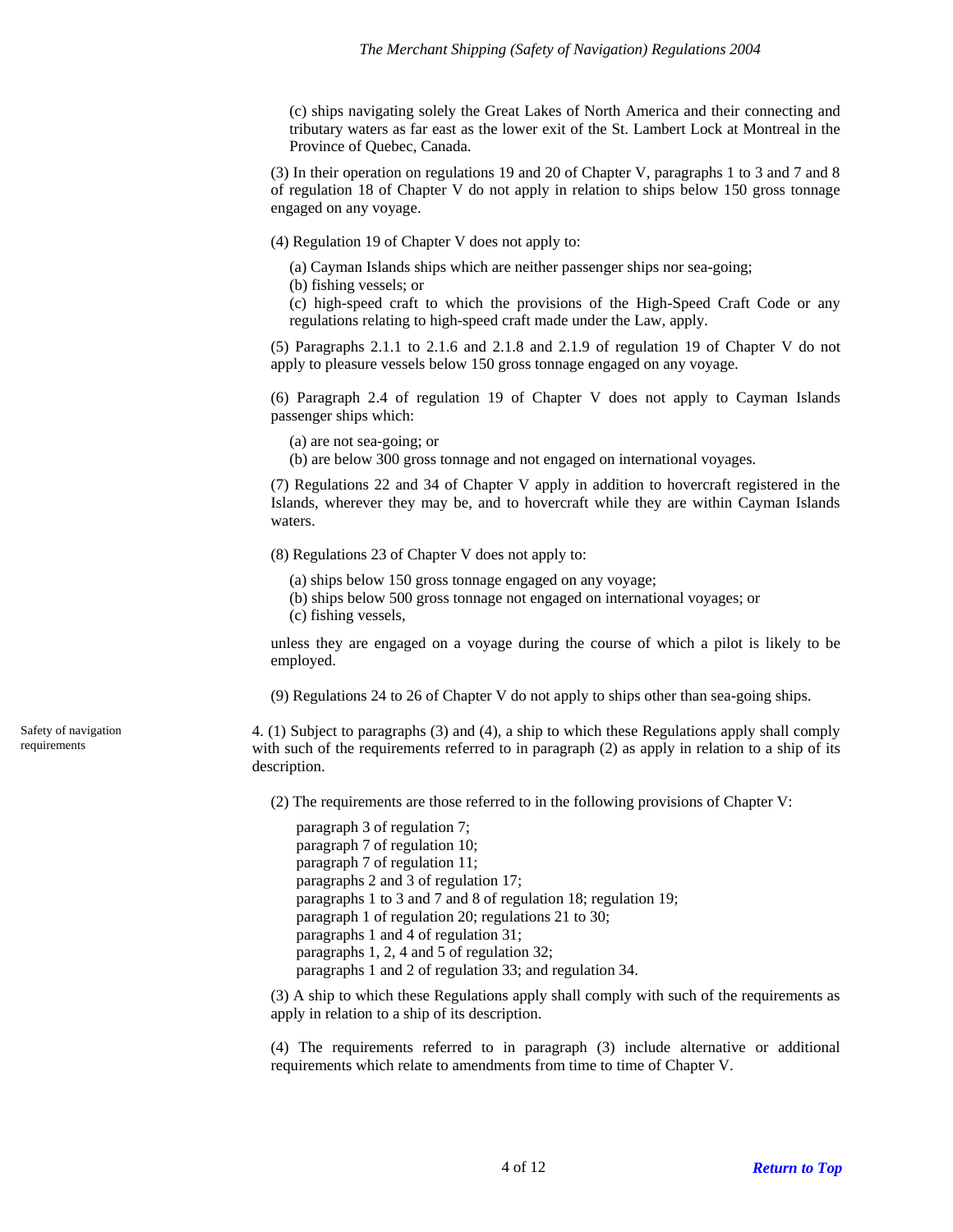(5) Where there is a footnote to a regulation of Chapter V, and the footnote specifies a recommendation, resolution, guidance, code or other document which sets out a standard, that footnote shall be treated as a requirement for the purposes of paragraph (1) or (3), as the case may be.

(6) Where a regulation of Chapter V, or a recommendation, resolution, guidance, code or other document setting out a standard with which a ship must comply by virtue of these Regulations, refers to "should", that word shall accordingly be construed as "shall" for the purposes of these Regulations.

(7) Nothing in regulations 24 to 26 of Chapter V relating to the use of an automatic pilot shall override special rules made by an appropriate authority for roadsteads, harbours, rivers, lakes or inland waterways connected with the high seas and navigable by sea-going ships; and for these purposes an "appropriate authority" means any person empowered by law to make the special rules.

<span id="page-4-0"></span>Supplementary provisions on 5. Supplementary provisions relating to the safety relating to the safety of navigation requirements are set out in the First Schedule. navigation requirements

<span id="page-4-1"></span>Exemptions and allowance for

6. (1) This regulation is subject to regulation 7.

(2) The Director may grant exemptions in respect of regulations 17 to 19 (except paragraph 2.1.7 of regulation 19), 20, 22 and 24 to 28 of Chapter V, for ships without mechanical means of propulsion on such terms as he may specify.

(3) In the circumstance set out in paragraph (4) the Director may in an individual case-

(a) grant exemptions from all or any of the provisions of these Regulations as may be specified in the exemption on such terms, if any, as he may specify; or

(b) allow any fitting, material, appliance or apparatus, or type thereof, to be fitted or carried in a ship, or allow other provision to be made in the ship, in the place of any particular fitting, material or appliance or apparatus, or type thereof, or provision, which is required under these Regulations, if he is satisfied by trial or otherwise that it is at least as effective as that so required.

(4) The circumstances set out in paragraph (3) are that the Director is satisfied that the ship is engaged on a voyage where the maximum distance of the ship from the shore, the length and nature of the voyage, the absence of general navigational hazards, and other conditions affecting safety are such as to render the full application of Chapter V unreasonable or unnecessary, and he has taken into account the effect such an exemption may have upon other ships.

(5) The Director may grant exemptions for classes of ships or individual ships from the requirements of regulation 18, 19 or 20 of Chapter V, on such terms, if any, as he may specify.

(6) The Director may grant exemptions from the requirements of regulation on Chapter V for ships of unconventional design, on such terms, if any, as he may specify.

(7) The Director on such terms, if any, as he may specify, grant exemptions from the requirements of paragraphs 1 and 2 of regulation 26 of Chapter V for ships which regularly engage on voyages of less than 24 hours duration and which carry out checks and tests required by those paragraphs at least once every week.

<span id="page-4-2"></span>Restrictions on the granting  $(7. (1)$  The Director shall not grant an exemption under regulation 7 unless he is satisfied that-

(a) compliance with that regulation is either impracticable or unreasonable for the class of ship or individual ship concerned; and

(b) the exemption is subject to such conditions and limitations as will provide a level of safety which is at least equivalent to that provided by the provision from which exemption is being granted.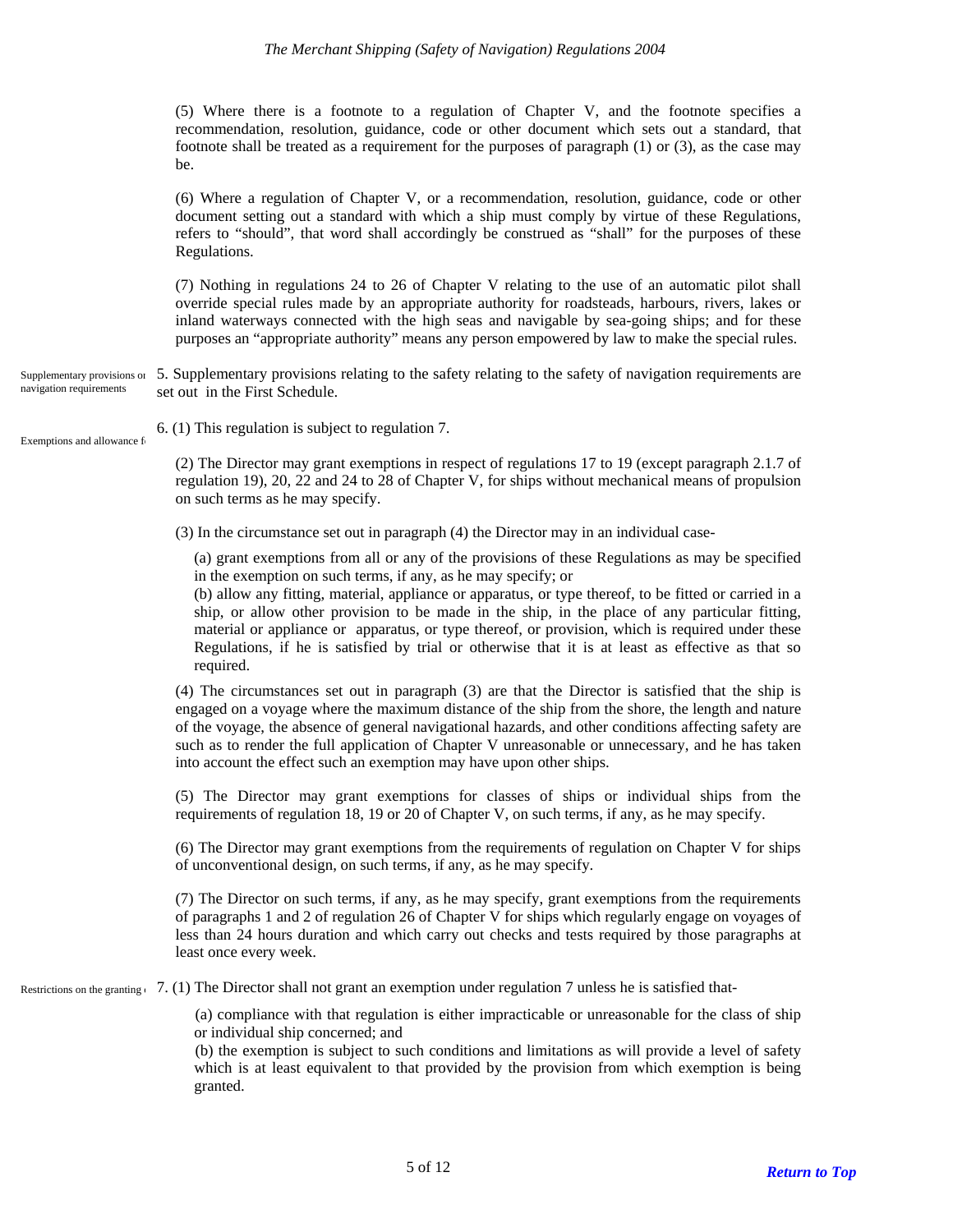(2) The Director may, on giving reasonable notice, alter or cancel any exemption granted under paragraph (1).

(3) An exemption granted under regulation 6, or allowance made for an equivalent under regulation 6(3)(b), shall be in writing and shall specify the date on which it takes effect and the terms, if any, on which it is given.

8. (1) Where a regulation of Chapter V refers to anything requiring-

<span id="page-5-0"></span>Approvals (a) the approval of the Administration;

- (b) compliance, to the satisfaction of the Administration; or
- (c) performance acceptable to the Administration,

the Director, or a person authorised by him, may grant an approval for that thing in accordance with Chapter V.

(2) The Director, or a person authorised by him, may cancel or alter the terms of any approval given under this regulation by the Director or the authorised person, respectively.

(3) Any approval given under this regulation shall be given in writing and shall specify the date on which it takes effect and the conditions, if any, on which it is given.

<span id="page-5-1"></span>9. The provisions relating to offences and penalties as set out in the Second Schedule shall Offences and penalties have effect.

> 10. In any case where a ship does not comply with the requirements of these Regulations, the ship shall be liable to be detained and section 439 of the Law shall have effect in relation to that ship, as if for the words "this Law" wherever they appear, there were substituted the words "the Merchant Shipping (Safety of Navigation) Regulations, 2004.

<span id="page-5-2"></span>Detention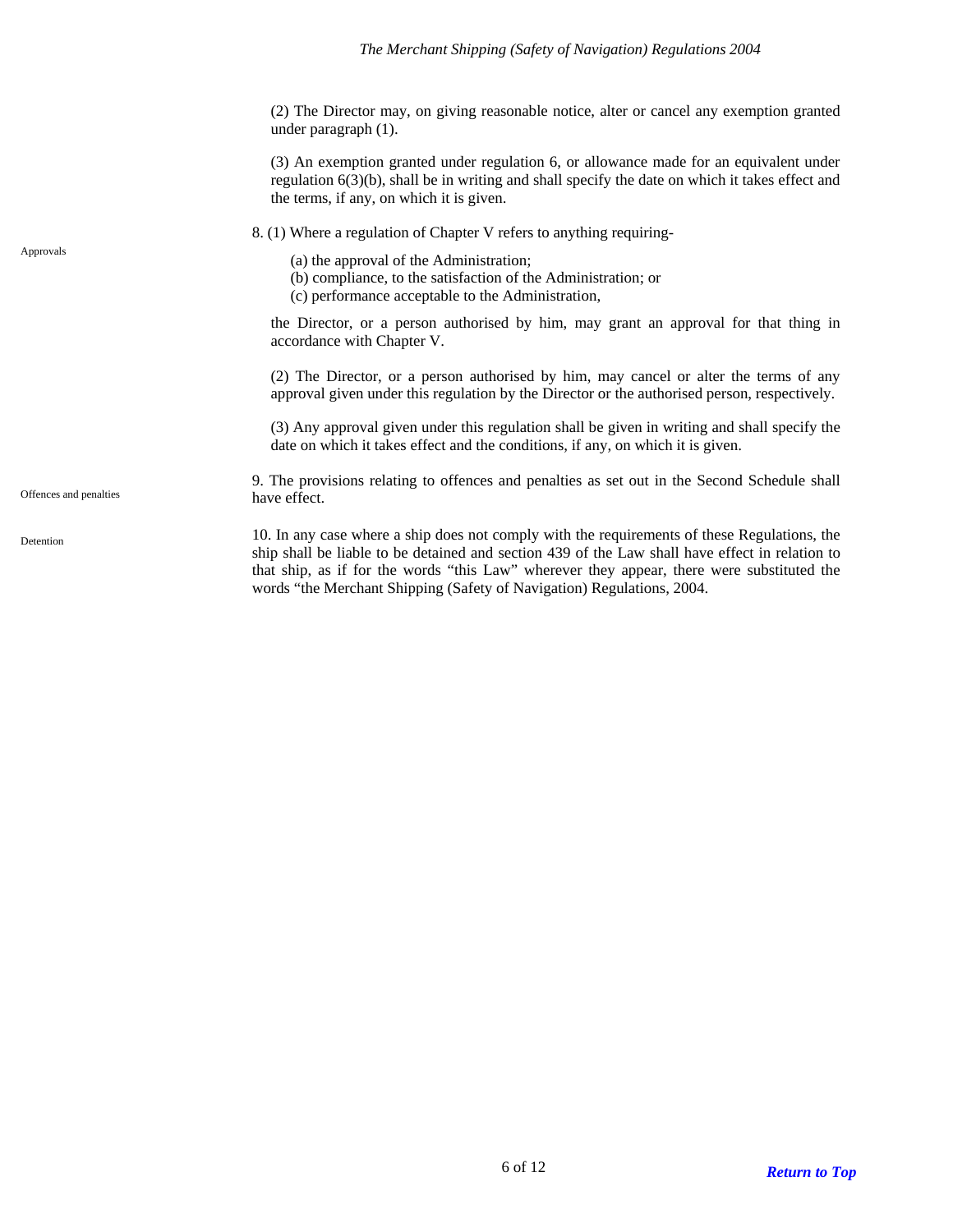### **FIRST SCHEDULE**

#### **SUPPLEMENTARY PROVISIONS**

#### <span id="page-6-0"></span>1. (1) In this Schedule-

"Passenger Ship Safety Certificate" means the certificate of that name referred to in section 186(a) of the Law or in the case of a ship which is not a Cayman Islands ship, the certificate of that name issued by the Administration of the ship concerned in accordance with the Safety Convention;

"relevant Admiralty publications" means the following publications of the Admiralty-

- (a) Admiralty charts; and
- (b) Sailing Directions,

and any amendment, correction or replacement, which the United Kingdom National Hydrographer considers relevant from time to time; and

"search and rescue services" means the search and rescue services responsible for the initiation and co-ordination of all maritime search and rescue activity required to provide assistance to persons in distress at sea.

(2) In this Schedule, a reference to a numbered regulation is a reference to the regulation of that number in Chapter V.

### **Regulation 7**

<span id="page-6-1"></span>2. (1) For the purposes of paragraph 3 of regulation 7-

(a) "appropriate search and rescue services" means, in relation to a ship, the search and rescue services responsible for the initiation and co-ordination of all search and rescue activity for the area of operation of the ship; and

(b) the guidelines developed by the IMO are the IMO Guidelines for Preparing Plans for Cooperation between Search and Rescue Services and Passenger Ships contained in Maritime Safety Committee Circular 1000.

(2) The owner of a ship to which that paragraph applies shall prepare the plan referred to in that paragraph, and shall consult the appropriate search and rescue services in preparing the plan.

(3) The owner shall submit the plan to those services for approval.

(4) Those services may reject the plan, or approve it with or without modifications.

(5) Where the plan is approved, the approval shall be in writing and shall specify the date on which it takes effect and the conditions, if any, subject to which it is given.

(6) A ship to which paragraph 3 of regulation 7 applies shall carry on board a plan which has been so approved.

### **Regulation 10**

<span id="page-6-2"></span>3. For the purposes of paragraph 7 of regulation 10, the mandatory ships' routeing system with which ships must comply is the routeing system which has been adopted by the IMO in accordance with the requirements of regulation 10 for mandatory use by ships or certain categories of ships.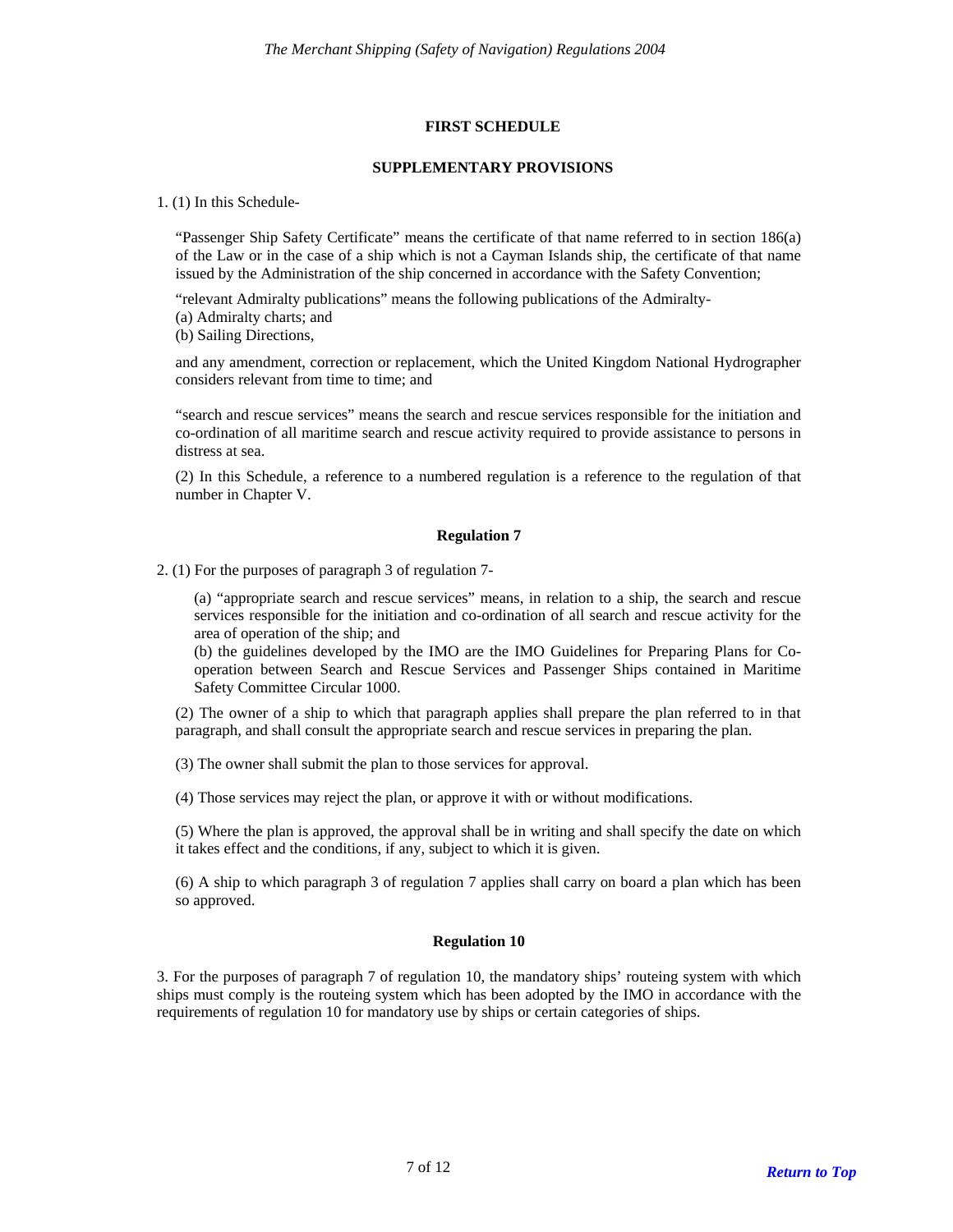## **Regulation 11**

<span id="page-7-0"></span>4. (1) For the purposes of paragraph 7 of regulation 11-

(a) "adopted reporting system" means a ship reporting system that has been established by a Government or Governments after it has been adopted by the IMO as complying with all the requirements of regulation 11 of Chapter V; and

(b) the "appropriate authority" means the authority specified in the adopted ship reporting system.

(2) In relation to a Cayman Islands ship, the adopted reporting system with which the master must comply is any adopted reporting system which applies in relation to his ship.

(3) In relation to a ship which is not a Cayman Islands ship, the adopted reporting system with which the master must comply while in Cayman Islands waters is any Cayman Islands adopted reporting system which applies in relation to his ship.

### **Regulation 21**

<span id="page-7-1"></span>5. For the purposes of regulation 21, the International Code of Signals with which ships are required to comply is the Code referred to in section 153(6) of the Law.

### **Regulation 23**

<span id="page-7-2"></span>6. For the purposes of regulation 23, the owner of a ship to which that regulation applies shall ensure that the ship is provided with the equipment, and has the procedures in place, which comply with the pilot transfer arrangements in that regulation.

7. For the purposes of regulation 23, the master of a ship to which that regulation applies shall ensure that-

(a) all pilot transfer arrangements meet the requirements in that regulation;

(b) all transfer pilot equipment is properly maintained, stowed and regularly inspected in accordance with that regulation;

(c) the rigging and testing of equipment for pilot transfer, and the procedures in place for such transfers, comply with that regulation; and

(d) each pilot ladder is used only for the embarkation and disembarkation of pilots and by officials and other persons authorised by the master on arrival at or departure from a port.

8. For the purposes of paragraph 2.2 of regulation 23-

(a) the master of the ship shall nominate an officer of the ship to be the responsible officer; and

(b) the responsible officer shall (in addition to the duties expressly allocated to him by that paragraph) ensure that personnel engaged in rigging and operating any mechanical equipment are instructed in the safe procedures to be adopted and that the equipment is tested prior to use.

### **Regulations 24 and 26**

<span id="page-7-3"></span>9. For the purposes of regulation 24 to 26-

(a) in relation to paragraph 3 of regulation 24, the responsible officer shall be the officer in charge of the navigational watch or, if there is no such officer, the master;

(b) the details specified in paragraph 6 of regulation 26 shall be recorded in the ship's official log book; and

(c) the owner of a ship to which regulation 26 applies shall ensure that the simple operating instructions and block diagram required by paragraph 3.1 of that regulation are provided.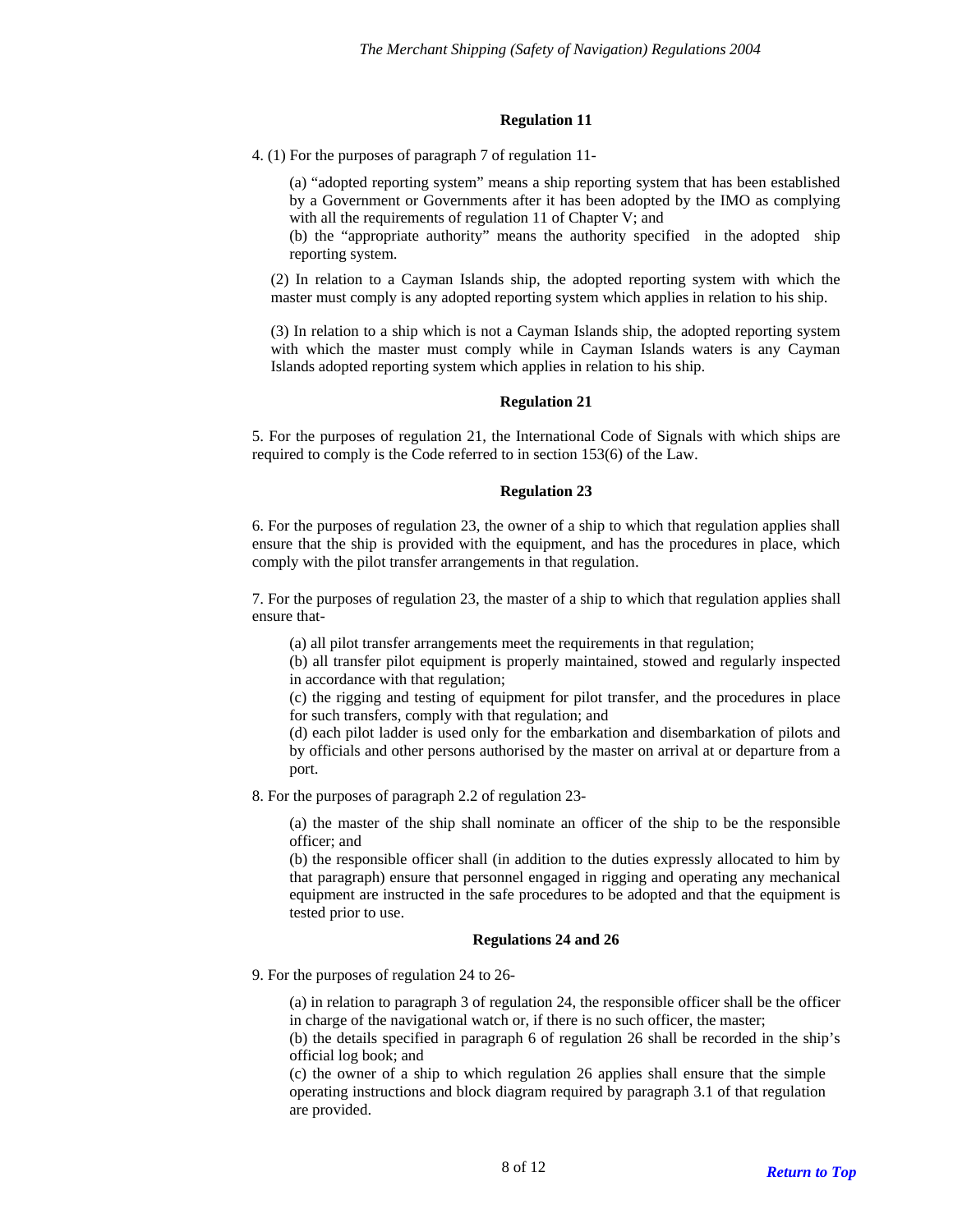### **Regulation 30**

<span id="page-8-0"></span>10. For the purposes of paragraph 3 of regulation 30, the list together with any necessary explanations shall be set out in a document appended to the ship's Passenger Ship Safety Certificate.

### **Regulation 31**

<span id="page-8-1"></span>11. (1) For the purposes of paragraph 1 of regulation 31, the competent authorities are the appropriate national or NAVAREA Co-ordinators.

(2) For the purposes of paragraph 4 of regulation 31, "Radio Regulations" has the meaning given in section 153(6) of the Law.

#### **Regulation 33**

<span id="page-8-2"></span>12. (1) For the purposes of paragraph 1 of regulation 33-

(a) a "distress alert" means a signal of distress from a ship or information from any source that a ship or hovercraft is, or persons on or from a ship or hovercraft are, in distress at sea;

(b) the search and rescue service which the master must inform (in either instance referred to) is the search and rescue service for the area within which the persons in distress at sea are located; and

(c) the recommendation of the IMO which the master must take into account is set out in the International Aeronautical and Maritime Search and Rescue (IAMSAR) manual adopted in 2000 by IMO Resolution A.894(21).

(2) A master shall be released from a duty imposed in paragraph 1 of regulation 33 in the circumstances set out in paragraph 3 of regulation 33, and from the duty imposed in paragraph 1 or 2, as the case may be, of that regulation in the circumstances set out in paragraph 4 of that regulation.

(3) A master of a ship in distress, or the search and rescue services concerned, may requisition a ship in the circumstances set out in paragraph 2 of regulation 33.

(4) Compliance by a master with the requirements of regulation 33 shall not affect his right, or the right of any other person, to salvage.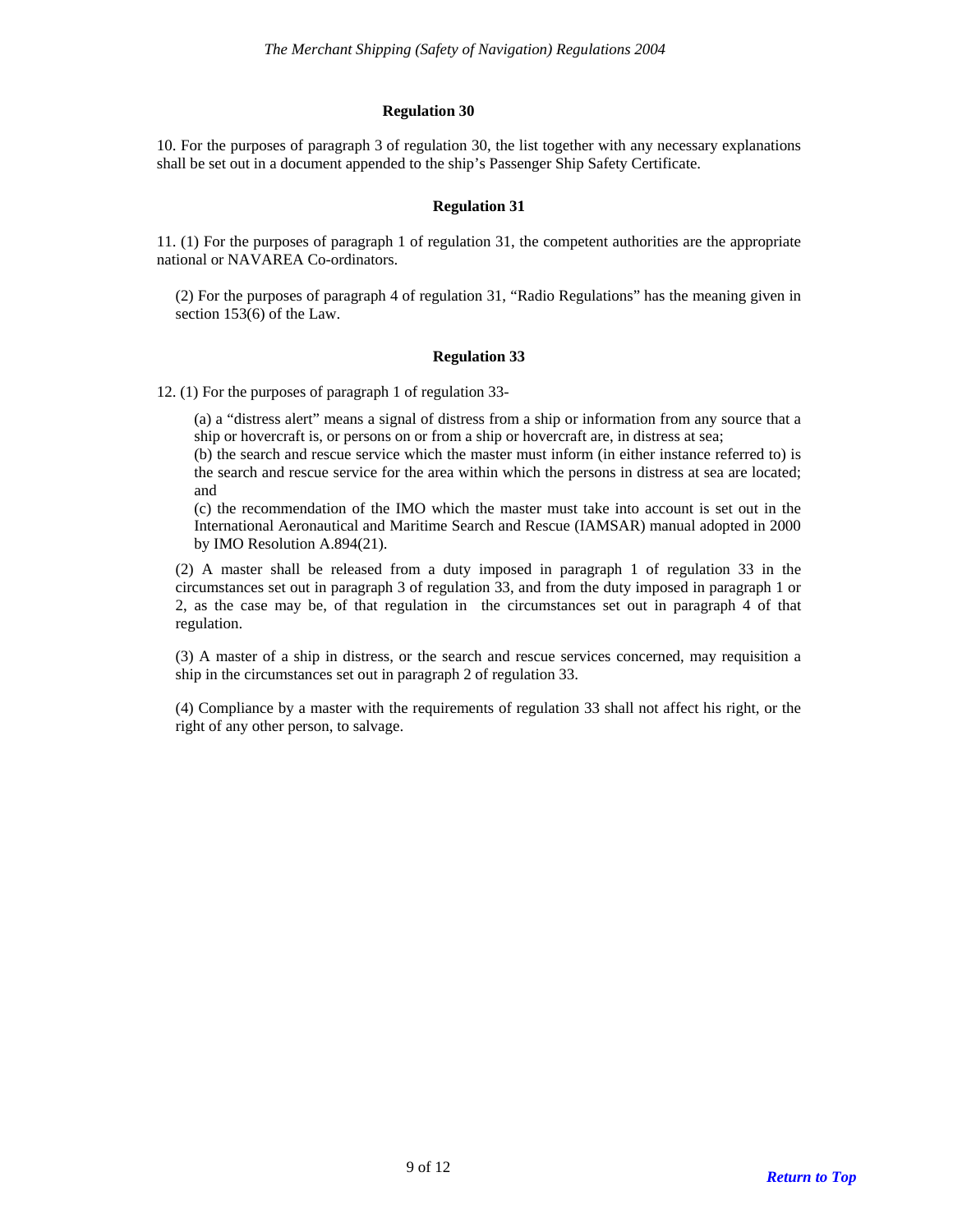## **SECOND SCHEDULE**

#### **OFFENCES AND PENALTIES**

<span id="page-9-0"></span>1. In this Schedule:

(a) a reference to a numbered regulation is a reference to the regulation of that number in Chapter V; and

(b) where a regulation applies to a hovercraft, a reference to a ship shall be construed as including a reference to a hovercraft and a reference to the master of the ship shall be construed as including a reference to the captain of the hovercraft.

### **Offences and Penalties**

<span id="page-9-1"></span>2. Where a ship, to which paragraph 3 of regulation 7 applies, proceeds or attempts to proceed on any voyage or excursion without complying with the requirements to carry on board a plan approved in accordance with paragraph 2 of the First Schedule, the owner of the ship is guilty of an offence, and liable on summary conviction to a fine of twenty-five thousand dollars and on conviction on indictment to imprisonment for one year and a fine, of twenty-five thousand dollars.

3. A contravention of paragraph 7 of regulation 10 is an offence by the owner, the master and any other person for the time being responsible for the conduct of the ship, and the offender is liable on summary conviction to a fine of ten thousand dollars and on conviction on indictment to imprisonment for one year and a fine of ten thousand dollars.

4. A contravention of paragraph 7 of regulation 11 is an offence by the master and he is liable on summary conviction to a fine of ten thousand dollars and on conviction on indictment to imprisonment for one year and a fine of ten thousand dollars.

5. A contravention of paragraph 2 or 3 of regulation 17 is an offence by the owner and the master and the offender is liable on summary conviction to a fine of ten thousand dollars and on conviction on indictment to imprisonment for one year and a fine of ten thousand dollars.

6. Where a ship, to which regulation 19 or paragraph 1 of regulation 20 applies, proceeds or attempts to proceed on any voyage or excursion without complying with a requirement in-

- (a) regulation 19, or paragraph 1 of regulation 20, respectively, or
- (b) paragraph 1, 2, 3, 7 or 8 of regulation 18, in a case where such paragraph applies,

the owner and the master are guilty of an offence, and each is liable on summary conviction to a fine of twenty-five dollars and on conviction on indictment to imprisonment for one year and a fine of twenty-five thousand dollars.

7. Where a ship, to which regulation 21 applies, proceeds or attempts to proceed on any voyage or excursion without complying with a requirement in that regulation, the owner and the master are guilty of an offence and each is liable on summary conviction to a fine of an amount not exceeding level 4 on the standard scale.

8. Where a ship, to which paragraph 1 or 2 of regulation 22 applies, proceeds or attempts to proceed on any voyage or excursion without complying with paragraph 1 or 2 the owner and the master are guilty of an offence and each is liable on summary conviction to a fine not exceeding level 5 on the standard scale.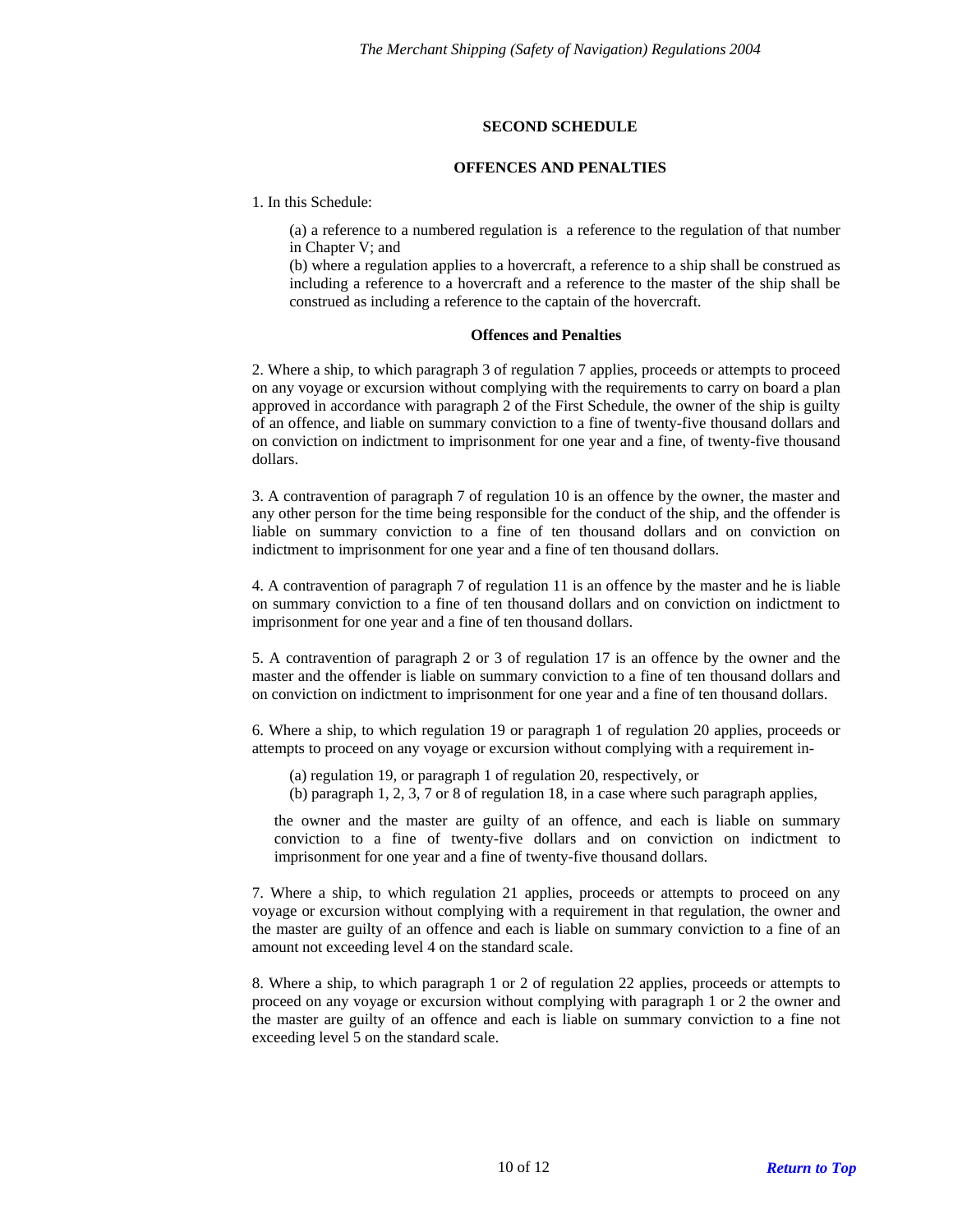9. In relation to a requirement in regulation 23 with which the owner, master or responsible officer of a ship is, under paragraph 7, 8 or 9 respectively of the First Schedule, obliged to ensure compliance, any contravention is an offence and the offender is liable on summary conviction to a fine of ten thousand dollars and on conviction on indictment to imprisonment for one year and a fine of ten thousand dollars.

10. In relation to paragraph 4 of regulation 24, and paragraphs 1 and 2 of regulation 26, any person who is directed to do so but fails to carry out a check or test required under any of those paragraphs is guilty of an offence and liable on summary conviction to a fine of ten thousand dollars and on conviction on indictment to imprisonment for one year and a fine of ten thousand dollars.

11. In relation to the requirement in paragraph 3.1 of regulation 26, with which the owner is, under paragraph 9(c) of the First Schedule, obliged to ensure compliance, a contravention is an offence by the owner who is liable on summary conviction by a fine of ten thousand dollars and on conviction on indictment to imprisonment for one year and a fine of ten thousand dollars.

12. A contravention of any other requirement in regulation 24, 25 or 26 is an offence by the master who is liable on summary conviction to a fine of ten thousand dollars and on conviction on indictment to imprisonment for one year and a fine of ten thousand dollars.

13. Where a ship, to which regulation 27 applies, proceeds or attempts to proceed on any voyage or excursion without complying with that regulation, the owner and the master are guilty of an offence and each is liable on summary conviction to a fine not exceeding level 4 on the standard scale.

14. A contravention of regulation 28 is an offence by the master who is liable on summary conviction to a fine not exceeding level 5 on the standard scale.

15. A contravention of regulation 29 is an offence by the owner and the master and each is liable on summary conviction to a fine not exceeding level 4 on the standard scale.

16. A contravention of regulation 30 is an offence by the owner who is liable on summary conviction to a fine of ten thousand dollars and on conviction on indictment to imprisonment for one year and a fine of ten thousand dollars.

17. A contravention of paragraph 1 of regulation 31 is an offence by the master who is liable on summary conviction to a fine not exceeding level 2 on the standard scale.

18. A contravention of paragraph 1 or 2 of regulation 33 is an offence by the master, who is liable on summary conviction to a fine of ten thousand dollars and on conviction on indictment to imprisonment for one year and a fine of ten thousand dollars.

19. Where a ship, to which paragraphs 1 and 2 of regulation 34 apply, proceeds or attempts to proceed to sea without complying with a requirement in either of those paragraphs, the master is guilty of an offence and liable on summary conviction to a fine of ten thousand dollars and on conviction on indictment to imprisonment for one year and a fine of ten thousand dollars.

20. A person who contravenes paragraph 3 of regulation 34 is guilty of an offence and liable on summary conviction to a fine of twenty-five thousand dollars and on conviction on indictment to imprisonment for one year and a fine of twenty-five thousand dollars.